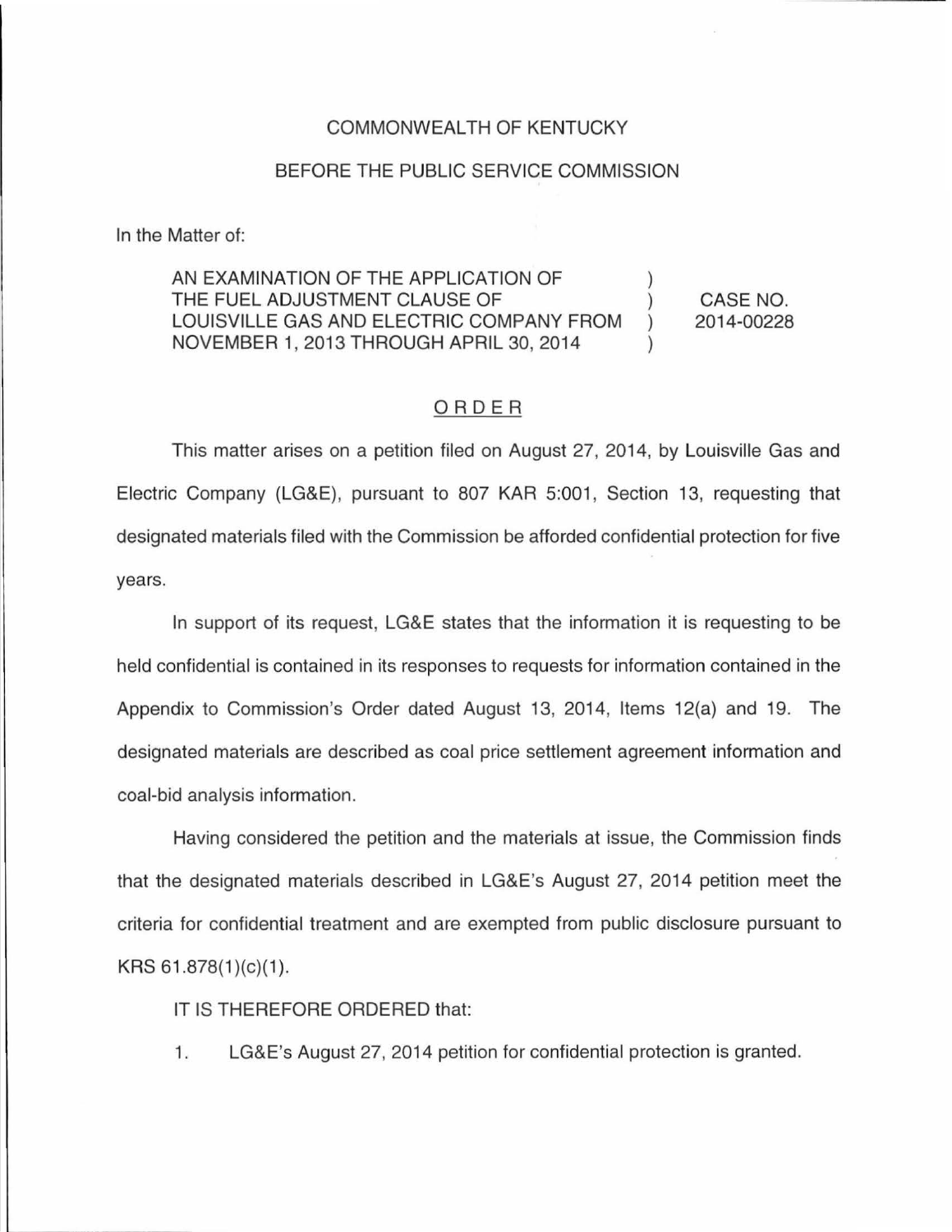2. The designated materials shall not be placed in the public record or made available for public inspection for five years, or until further Orders of this Commission.

3. Use of the designated materials in any Commission proceeding shall be in compliance with 807 KAR 5:001, Section 13(9).

4. LG&E shall inform the Commission if the designated materials become publicly available or no longer qualify for confidential treatment.

5. If a non-party to this proceeding requests to inspect the designated materials granted confidential treatment by this Order and the period during which the materials have been granted confidential treatment has not expired, LG&E shall have 30 days from receipt of written notice of the request to demonstrate that the materials still fall within the exclusions from disclosure requirements established in KRS 61.878. If LG&E is unable to make such demonstration, the requested materials shall be made available for inspection. Otherwise, the Commission shall deny the request for inspection.

6. The Commission shall not make the designated materials available for inspection for 30 days following an Order finding that the materials no longer qualify for confidential treatment in order to allow LG&E to seek a remedy afforded by law.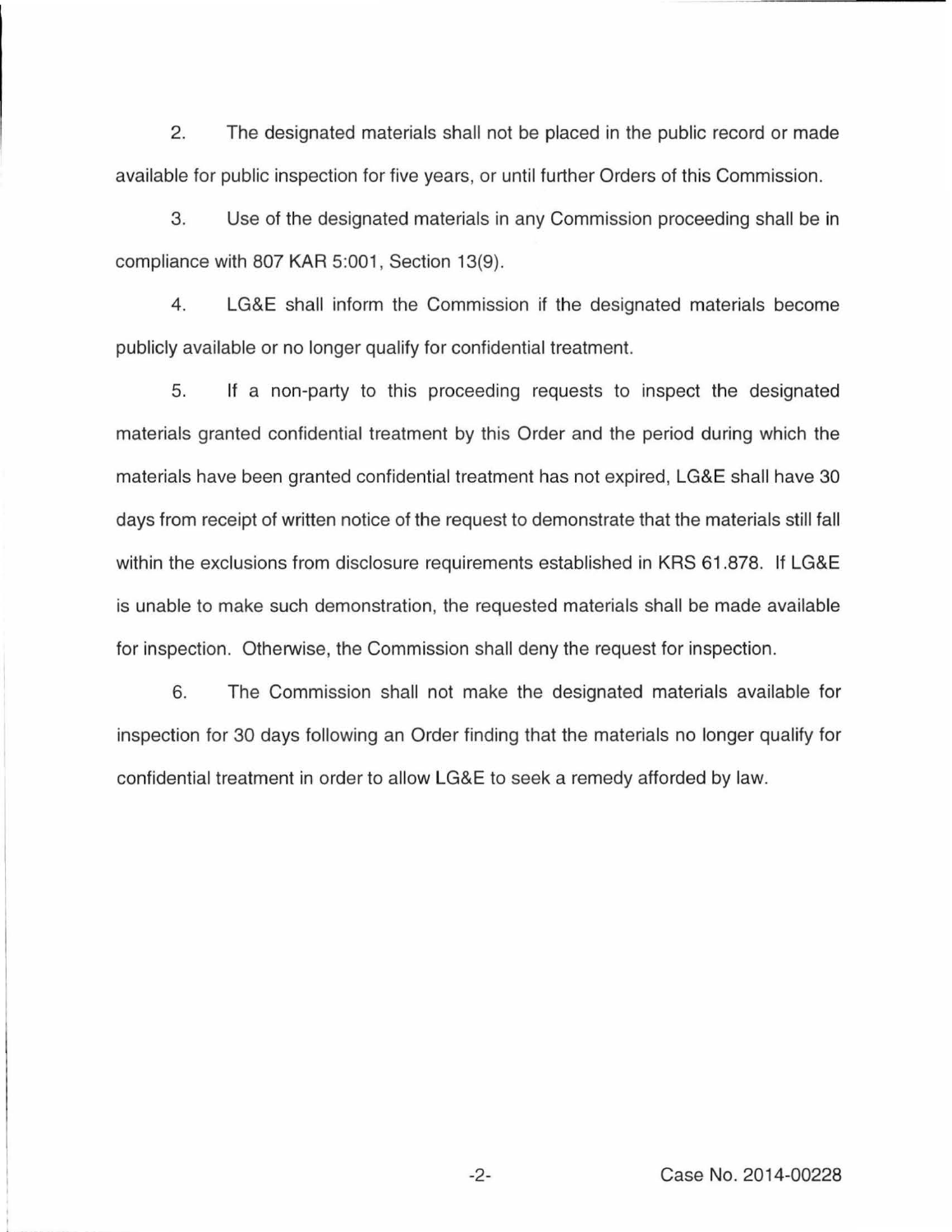By the Commission



ATTEST:

Luce R. Pinso Executive Director

Case No. 2014-00228